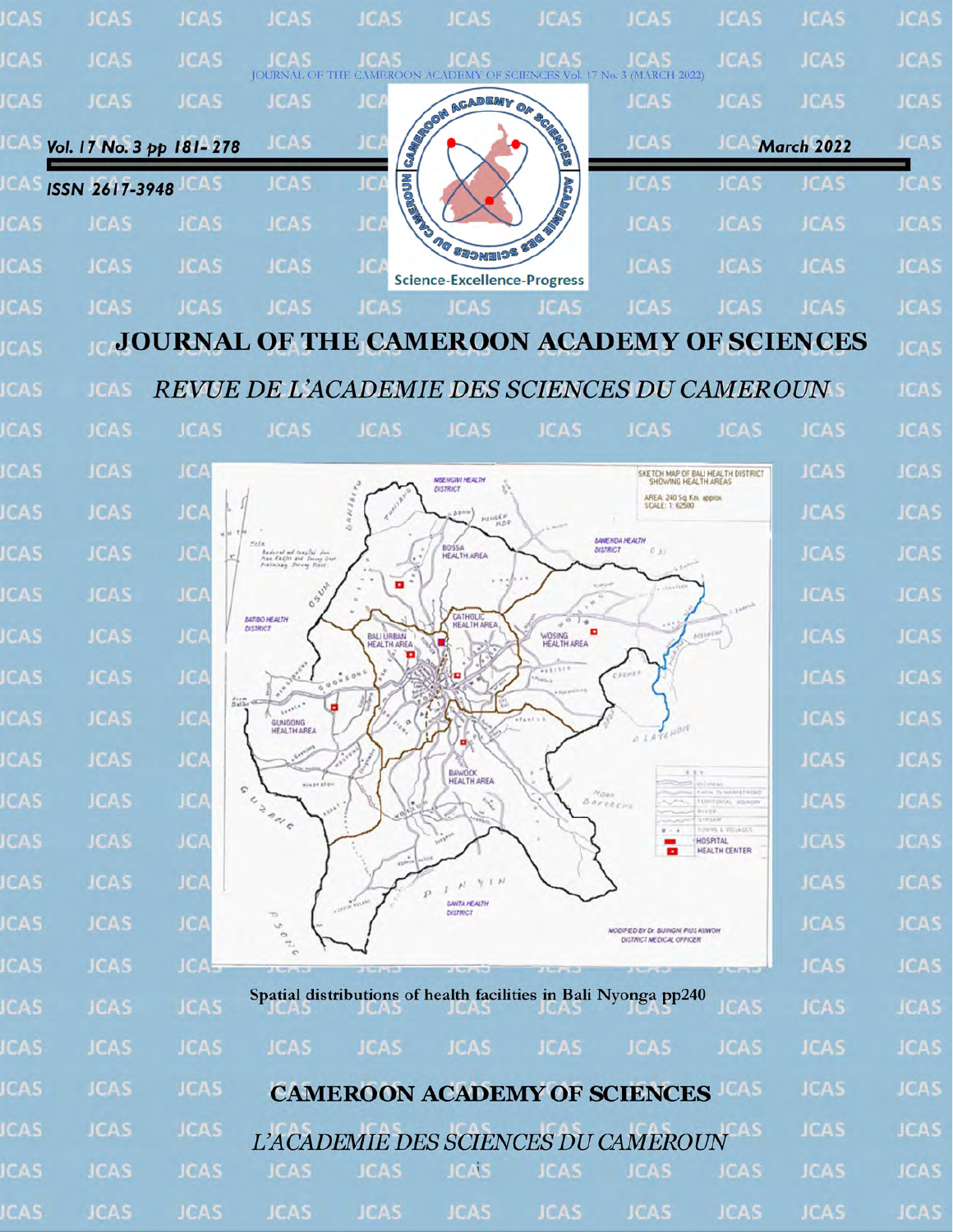REVUE DE L'ACADEMIE DES SCIENCES DU CAMEROUN Vol. 17 No. 3 (Mars 2022)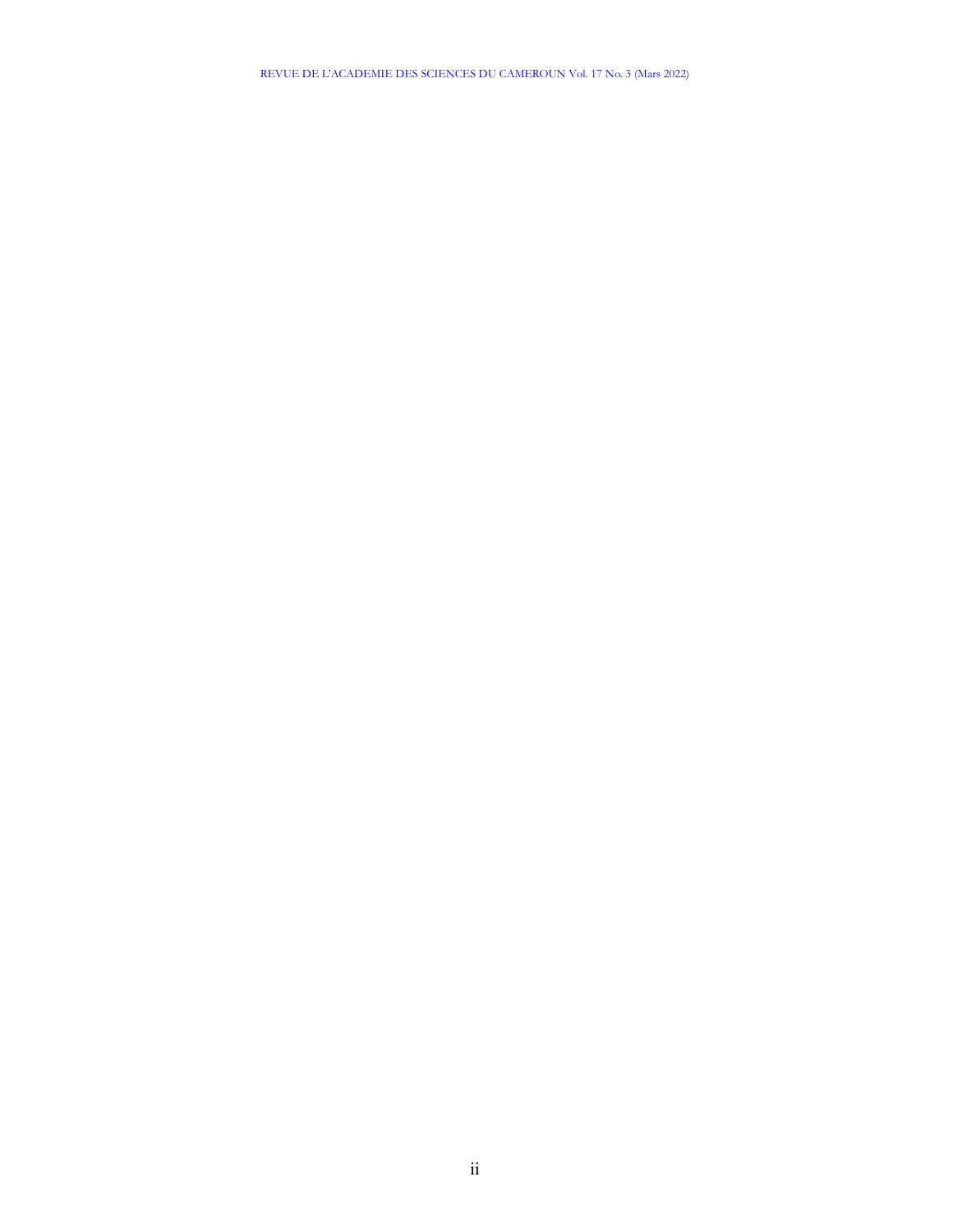Vol. 17 No. 3 pp 181 - 278

ISSN 2617-3948



March 2022

# JOURNAL OF THE CAMEROON ACADEMY OF SCIENCES REVUE DE L'ACADEMIE DES SCIENCES DU CAMEROUN

© THE AUTHORS. The JCAS is published under the Creative Commons Attribution 4.0 International License ( https://creativecommons.org/choose/ )

JCAS is listed by AJOL (African Journals Online) at http: //www.inasp.info/ajol//

#### SUBSCRIPTION FOR PRINTED EDITION

The following yearly subscription rates cover the cost of one volume (three issues) plus postage by airmail or first class mail. Please send a Money Order and a completed subscription form to:

Editor-in-Chief Professor V. P. K. Titanji Biotechnology Unit, University of Buea Box 63, S.W. Province **The Americas** 80 USD Fax: (237) 332 22 72 vpk.titanji@yahoo.com

| <b>Subscription Rates</b> |             |
|---------------------------|-------------|
| Cameroon                  | 20,000 FCFA |
| Africa                    | 50 USD      |
| Europe & Asia             | 60 USD      |
| The American              | 00110D      |

Published by the Cameroon Academy of Sciences with the financial assistance of the Ministry of Higher Education (MINESUP) and the Ministry of Scientific Research and Innovation (MINRESI).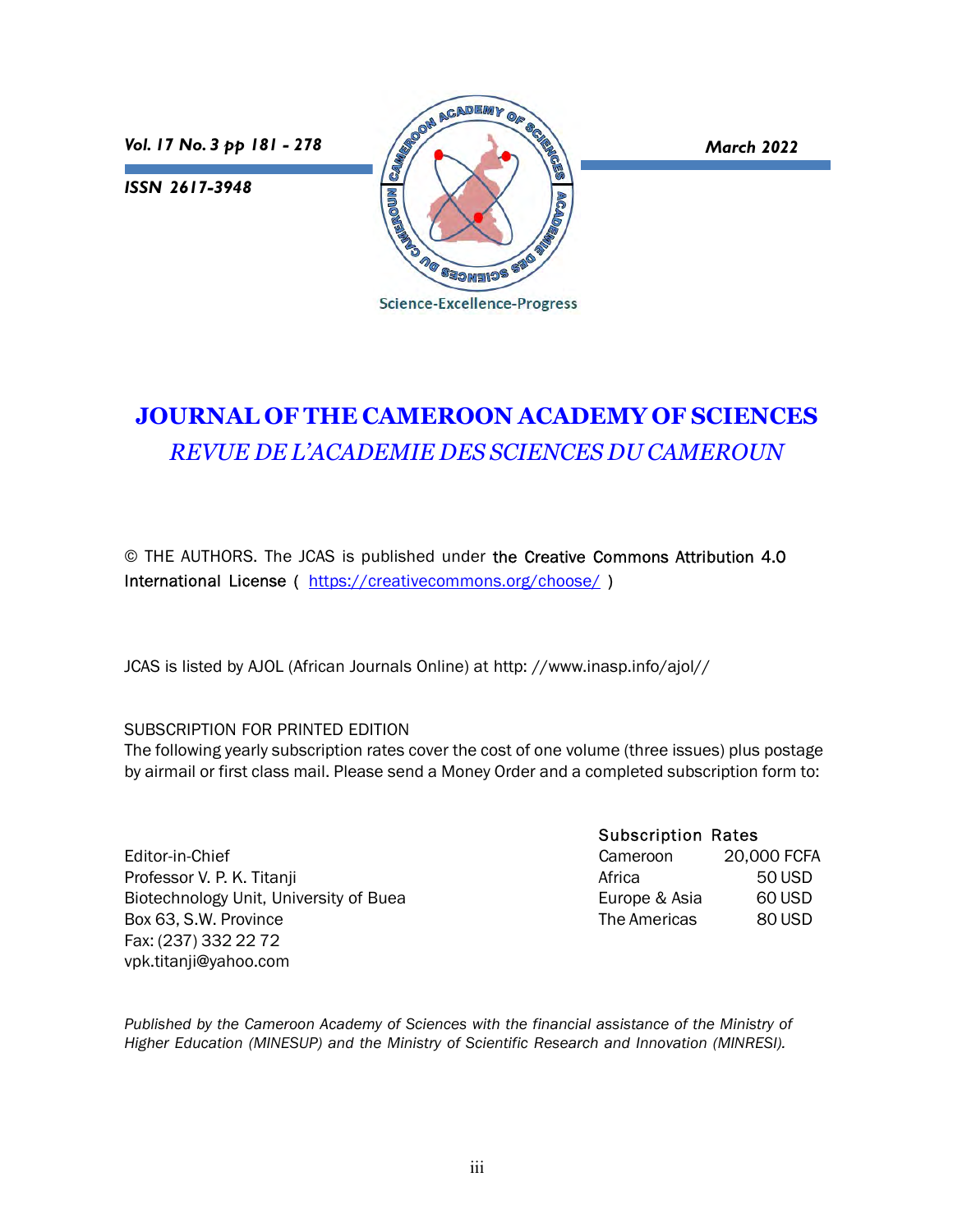# EDITORIAL BOARD

#### Editor-in-Chief

Professor Vincent P.K. Titanji

#### Associate Editors

#### Biological Sciences

| Dr. Vincent Ngwang Tanya Agricultural Sciences | Molecular Biology | Prof. Remy Mimpfoundi      | Animal Biology             |
|------------------------------------------------|-------------------|----------------------------|----------------------------|
| Prof. Wilfred Mbacham                          |                   | Prof. Rose G.F. Leke       | <b>Biomedical Sciences</b> |
|                                                |                   | <b>Physical Sciences</b>   |                            |
| Prof. Samuel N. Ayonghe                        | Earth Sciences    | Prof. Woafo Paul           | Physics                    |
| Prof. Bekole David                             | Mathematics       | Prof. Norbert Noutchegueme | Mathematics                |
| Prof. Emmanuel Tonye                           | Engineering       | Prof. Bathlemy Nyasse      | Chemistry                  |
|                                                |                   | <b>Social Sciences</b>     |                            |
| Prof. Yenshu Emmanuel                          | Sociology         | Prof. Verkijika Fanso      | History                    |
| Prof. Paul Mbangwana                           | English           | Prof. Touna Mama           | Economics                  |

Prof. Paul Mbangwana Prof. Therese M. Tchombe Education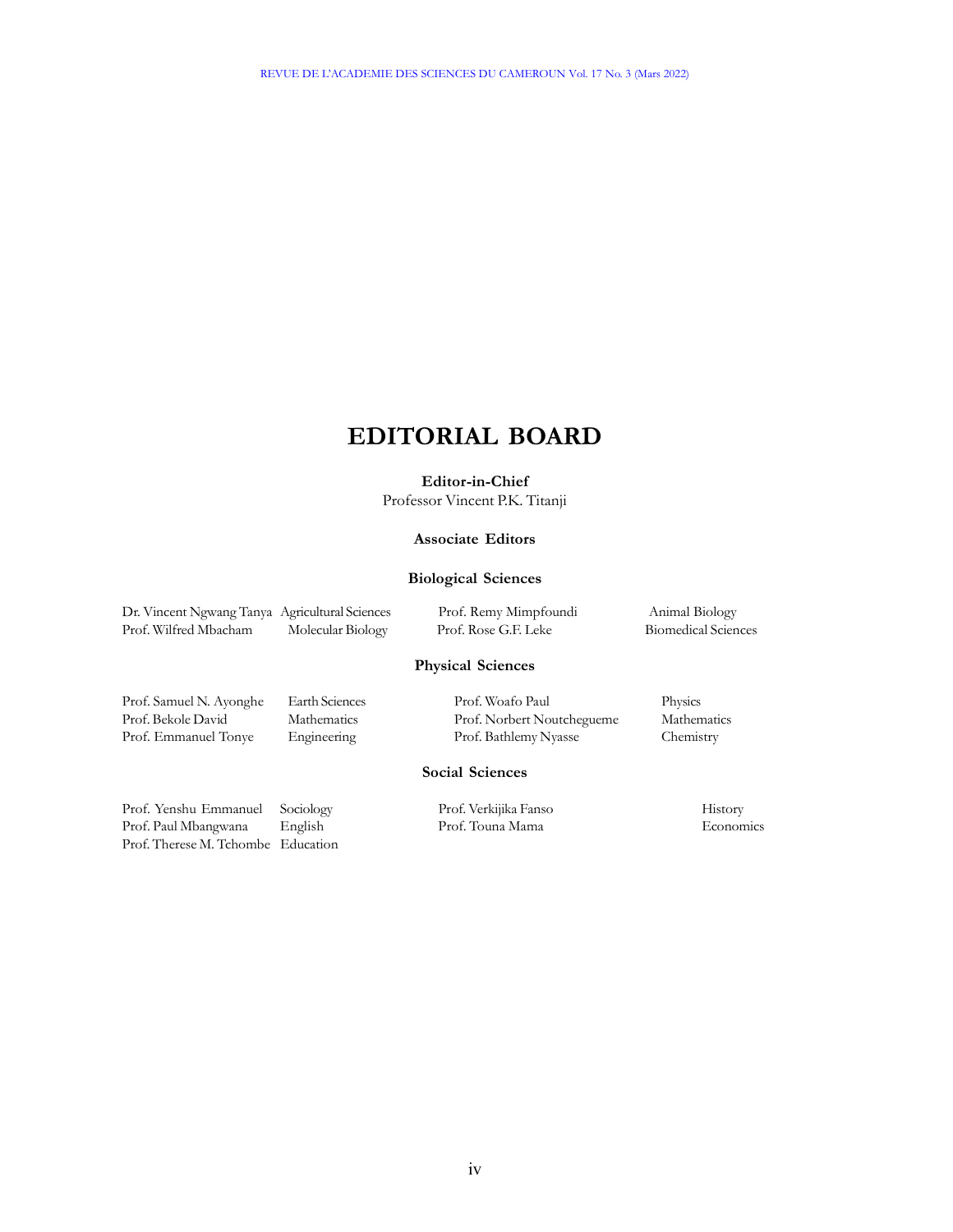# FELLOWS OF THE CAMEROON ACADEMY OF SCIENCES

### A. COLLEGE OF BIOLOGICAL SCIENCES

Prof. Robert J.I. Leke Gynaecology/obstetrics Prof. Same Ekobo Dr. Justine Tantchou Biochemistry Prof. Carl Mbofung Nutritional Biochemistry Prof. Thomas Njine Zoology<br>Prof. Vincent P. K. Titanji Biochemistry Prof. Vincent P. K. Titanji<br>Prof. Rose G.F Leke Prof. Etoa Francois-Xavier Microbiology Prof. Mbanya Jean Claude Medicine/Endocrinology Prof. Roger Moyo Parasitology Prof. Jeanne Ngogang Medical Biochemistry Dr. Samuel Nzientchueng\* Plant Breeding Dr. Anthoine Ngalani\* Dr. David Akuro Mbah\* Genetics Dr. Vincent Ngwang Tanya\* Virology Dr Justine Tantchou\*

Nutritional Biochemistry<br>Parasitology Immuno-Parasitology

Mr Jean Nya Ngatchou\* Plant Breeding<br>Prof. Fru Angwafor III Fobuzshi Medicine/Urology Prof. Fru Angwafor III Fobuzshi Prof. Kamgno Joseph Public Health/Epidemiology Prof. Manjeli Yacoubou Genetics Prof. Mimpfoundi Remy Biology/Molecular Parasitology Prof. Theresa Akenji Immunology/Parasitology Dr. Jacob Ngeve Mbua Plant Genetics/Pathology Prof. Julius Eyong Oben Biochemistry/Nutrition Prof. Veronique Penlap Beng Biochemistry/Biotehcnology Prof. Eugene Sobngwi Internal Medicine Dr. Gabriel Agbor\* Biochemistry Dr. Mbankah Daniel Achukwi\* Veterinary Medicine Prof. F-X Mbopi Keou MicroBiology/Virology Prof. Elisabeth Ngo Bum Animal Physiology

Prof. Maguelle-Dicoum nee Biyong Physiology/Human Reproduction Prof. Wilfred Mbacham Molecular Biology/Biotechnology

#### B. COLLEGE OF MATHEMATICS AND PHYSICAL SCIENCES

Prof. Henri Hogbe Nlend Mathematics<br>Prof. Yunkap Kwankam Helect. Engineering Prof. Yunkap Kwankam Prof. Maurice Tchuente Computer Sciences Prof N Noutchegueme Mathematics Prof. Mathias F. Fonteh Agric. Engineering Prof. Dicoum Manguelle Physics Prof. Assako Assako Rene Joly Geography Prof. Luke Sondengam Chemistry Prof. Wouafo Kamga Mathematics Prof. Tchoua Felix Geology Prof. Samuel Ayonghe Geology Prof. Kofane Timoleon Crepin Physics Prof. Woafo Paul Physics Prof. Emmanuel Tonye Electronics

Prof. John Ngundam Electrical Engineering Prof. Mbankam Kamga Geophysics Prof. Kwato Njock Physics Prof. Fantong Wilson\* Geology/Hydrology Prof. Peter Teke Ndifon Inorganic Chemistry Prof. Crispin Pettang Civil Engineering Prof. Bitjong Ndombol Mathematics Prof. Nkenfack Ephraim Augustin Organic Chemistry

# Dr. Christie Mbi+ Pharmaceutical Sciences Prof. Cesar Capsue Chemical Eng./Applied Chemistry Prof. Daniel Njopwouo Inorganic Chemistry/Material Science Prof. Chinje Uphie Melo Inorganic Chemistry/Material Science Inorganic Chemistry/Material Science

#### C. COLLEGE OF SOCIAL SCIENCES

Prof Paul Nchoji Nkwi Anthropology Prof. Beban Sammy Chumbow Linguistics Pro.f Verkijika Fanso History Prof. P. Geshiere Anthropology Prof. Wilfred Ndongko Economics Prof. Paul N. Mbangwana Eng. Literature Prof. Marc Ela Sociology Prof. Touna Mama Beonomics<br>Prof. Godfrey Tangwa Philosophy Prof. Godfrey Tangwa Prof. Jean Emmanuel Pondi Int. Relations Prof. Therese Tchombe Education Prof. Ephraim Ngwafor Law Dr. John W. Forje\* Political Science

Prof. Cornelius M. Lambi Geography Prof. Francis B. Nyamnjoh Anthropology Prof. Michel Tchotsoua Geography/Geometrics Dr. Elizabeth V. Tamanjong\* Science of Education Prof. Tsafack Nanfoso Economics Prof. Paul Gerald Pougoue Law Prof. Emmanuel Vubo Yenshu Sociology Prof. Joseph Owona Law Prof. Olivier Ruppel Law

Fellows of the Academy may be consulted to review papers in thier domains of specialization. Papers submitted by them are subjected to the same review process as those of other contributors.

\* Chief Research Officer

+ Senior Research Officer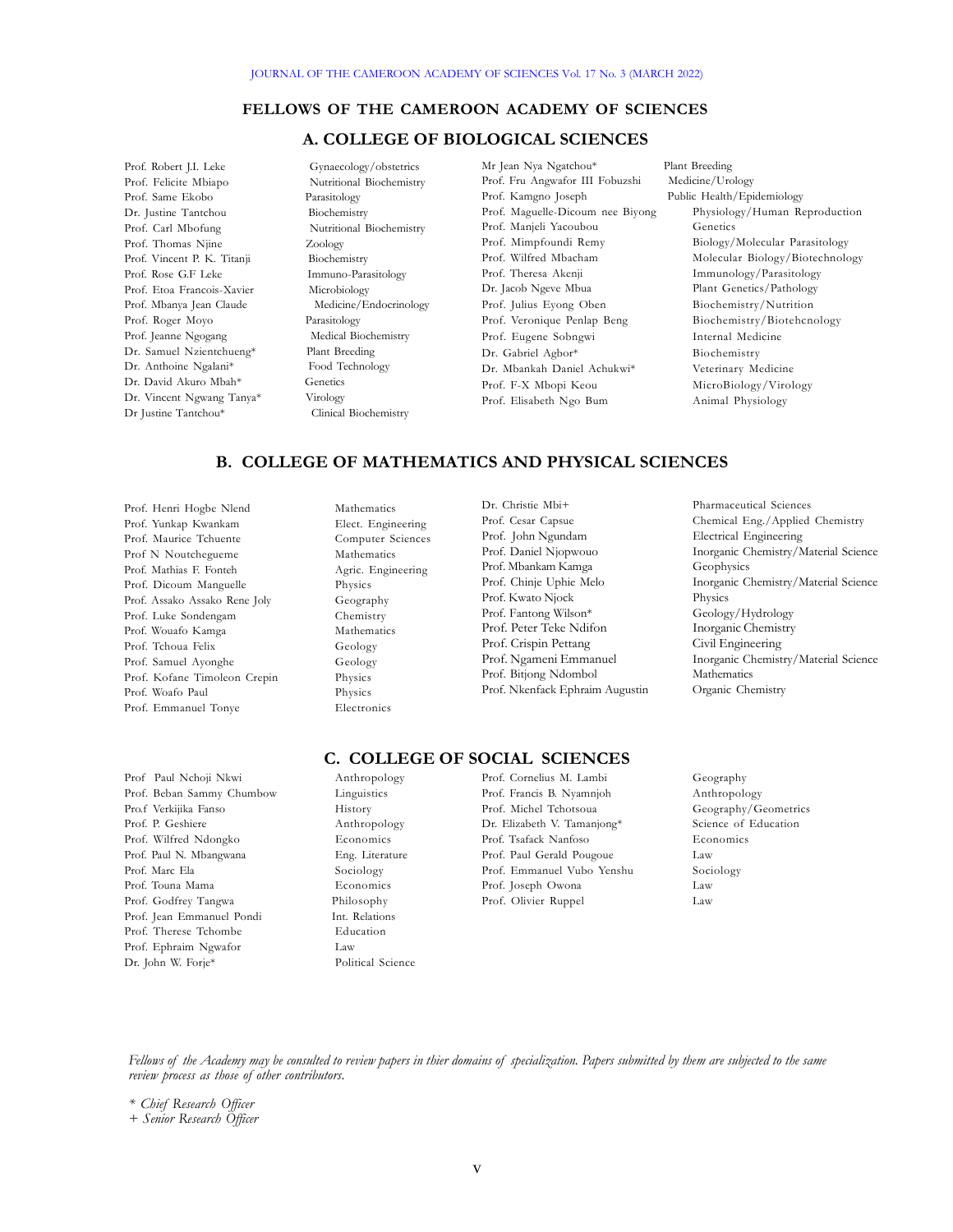#### GUEST REVIEWERS\*

#### A BIOLOGICAL SCIENCES

Prof. Tchoumboue Joseph Agronomy Prof. Kenneth Ndamukong Animal Science Prof Louis Jackai (USA) Agronomy Prof. Albert Kamanyi Animal Physiology Prof Guy Tsala Plant Physiology<br>Prof Denis Omokolo Plant Physiology Prof Denis Omokolo Prof. Marita Troaye (Sweden) Immunology Prof. Lars Hviid (Denmark) Immunology Prof. Bilong Bilong Felix C. Animal Biology Prof. Paul Tan Animal Physiology Prof J.M. Bell Plant Biology Prof.. Chuyong George Agroforestry Prof. Roland Ndip Microbiology Prof. . Dieudonne Nwaga Plant Biology Dr. Zok Simon Agronomy/Biotechnology Dr. Nohou Ndam Botany/Forest Ecology

Prof. Eric Achidi Chemical Pathology Dr Agbor Gabriel Nutrition Prof. Anders Liljas (Sweden) Dr. Denis Zofou Biochemistry Dr. Tobias Apinjo Biochemistry Dr Hughes C. Nana Djeuga Molecular Parasitology/Genomics Dr Nantia Akono Edouard Biochemistry/Pharmacology Prof. Fokunang Charles Plant Scienc/Phyto-Pharmacology Prof. Stephen Ghogomu Biochemistry/Molecular Biology Prof. Aduni Achidi (Mrs) Nutritional Biochemistry Prof. Eneke Tambe Bechem Plant Biotechnology Prof. Meutchieye Felix Animal Production Dr. Amambua Alfred Ngwa Molecular Genetics/Parasitology Dr. Nzweundji Justine Germo Plant Biotechnology Dr. Nstomboh Godswill Nstefong\* Plant Science/Agronomy

#### B MATHEMATICAL, PHYSICAL AND ENGINEERING SCIENCES

Prof. Mbuntum Francis Mathematics Prof. Bekole David Mathematics Prof. Sospeter Muhongo (Tanzania) Geology Prof. Suh Emmanuel Geology Prof. Georges E. Ekodeck Geology Prof. Ngounouno Ismaila Geology Prof. E.A. Onibere (Nigeria) Computer Science Prof. Ngandjui Bonaventure Chemistry Prof. Efange Simon Mbua Chemistry Prof. Belombe Michel Chemistry Prof. Ghogomu Tih Chemistry Prof. W. M. Edmundi (UK) Geology Prof. Paul L. Younger (UK) Geology Prof. Daniel Njopouwo Inorganic Chemistry Prof. Gamaniel Shingu (Nigeria) Pharmacology Prof. Andrew Walubo (S. Africa) Pharmacology

Prof. Samuel Kimbu Organic Chemistry Prof. Laure Pauline Fotso Computer Science Prof. Gideon Ngwa Mathematics Prof. Yong Ngwain Chemistry Prof. Nyasse Bathelemy Chemistry Dr Alain Moise Dikande Physics Prof. Emmanuel Tanyi Engineering Prof. Fai Cornelius Physics Prof. Kuete Jules Chemistry Dr Elie F.Tagne Computer Sciences Dr Mbey Jean Aime Inorganic Chemistry Dr Fidele Ntie Kang Medicinal Chemistry Prof. Tening Suh Aaron Inorganic Chemistry

#### C SOCIAL SCIENCES

Prof. François Kamajou Economics Prof. Tafah Edokat Economics Prof. Leke Tambo Education Prof. J.M. Ntsobe French Literature Prof. Enoh Tanjong Mass Communication Prof. Joyce Endeley Gender Studies

\_\_\_\_\_\_\_\_\_\_\_\_\_\_\_\_\_\_\_

Prof. Godfrey Njimanted Economics Dr. Akoko Mbe Robert Sociology Prof. Nol Alembong African Literature

Prof. Tala Kashim Ibrahim African Literature Prof. Akumbu Pius Linguistics and English Language studies

#### EDITORIAL ASSISTANTS

Mr. Adolf Sunyin Nubidga Dr. Magellan Guewo

<sup>\*</sup>All guest reviewers hold the PHD or equivalent degree and have published extensively in their various fields